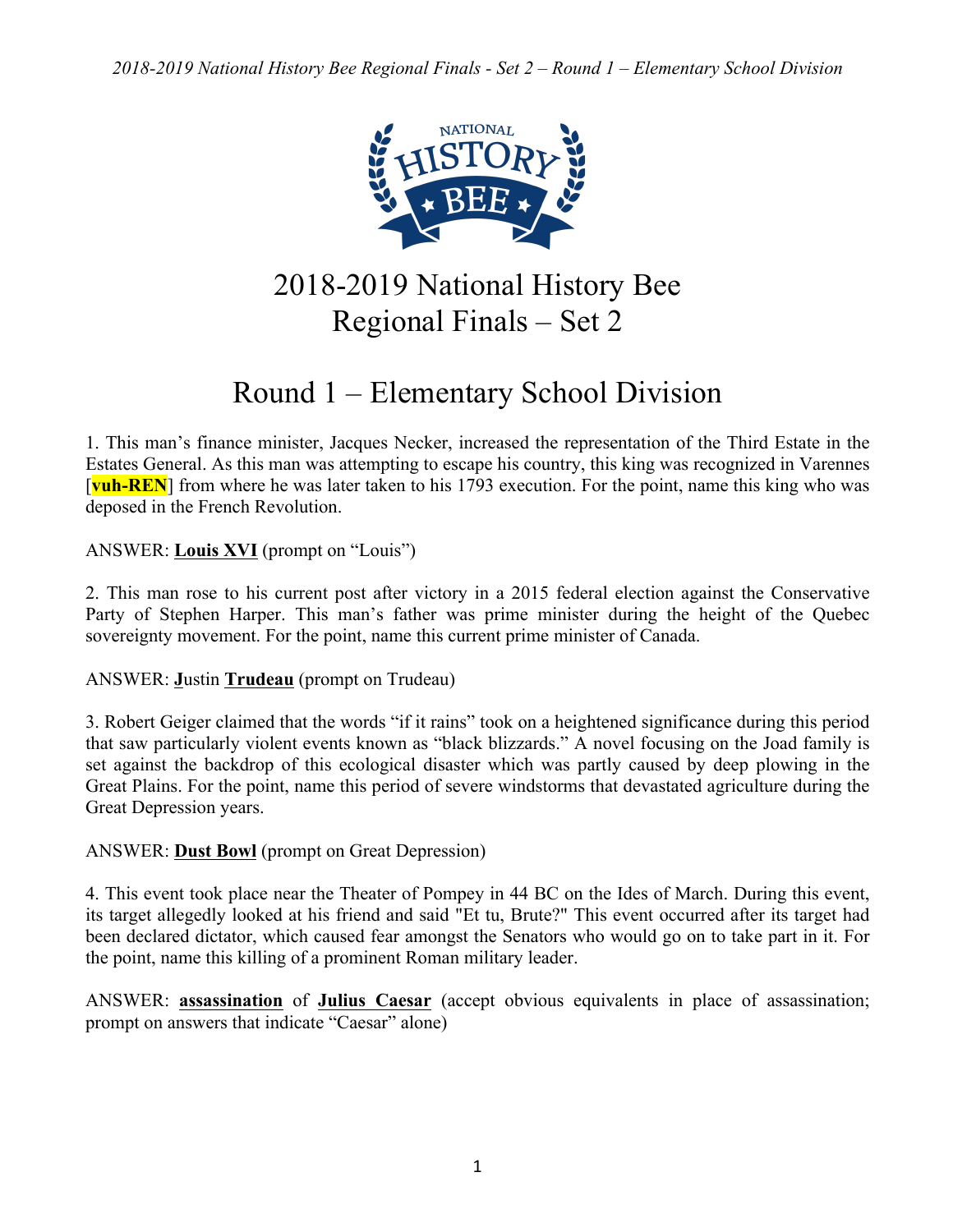5. Disputes over overlapping grants between this province and Pennsylvania led to the formation of the Mason-Dixon Line. Named after the wife of Charles I, this colony was founded as a haven for Catholics by a member of the Calvert family. For the point, name this colony once governed by Lord Baltimore.

#### ANSWER: **Maryland**

6. A group of ethnically European individuals born in what is now this country was given a name translating to "black foot." A paramilitary organization affiliated with this country called the OAS attempted to assassinate another country's leader, Charles de Gaulle. Achieving independence from France in 1962, for the point, name this large country in the northwest of Africa.

#### ANSWER: **Algeria**

7. The creation of this body was called for in the Fourteen Points of Woodrow Wilson. This body's first council meeting was held six days after the signing of the Treaty of Versailles. Aiming to keep the peace after the First World War, for the point, name this predecessor to the United Nations.

#### ANSWER: **League of Nations**

8. Josef Terboven replaced a Nazi collaborator who led this country during World War II who is considered a national traitor in this country, Vidkun Quisling. In the 1960s and 70s, this country's oil industry grew after the exploration of North Sea sites like Statfjord. For the point, name this Scandinavian country where oil wealth has made Oslo one of the world's most expensive cities.

#### ANSWER: Kingdom of **Norway**

9. Billionaire Ross Perot ran for president twice during this decade which saw the creation of NAFTA and the Gulf War. A president during this decade was impeached after news broke out of a scandal involving Monica Lewinsky. For the point, name this decade, during much of which Bill Clinton was president.

#### ANSWER: **1990's**

10. A primary cause of this conflict was an attack along a key river during the Thornton Affair. Just after the Second Seminole War, a future president nicknamed "Old Rough and Ready" won the Battle of Buena Vista during this conflict. The Treaty of Guadalupe Hidalgo brought an end to this conflict that began shortly after one side annexed Texas. For the point, name this 1846 to 1848 conflict between the United States and a southern neighbor.

#### ANSWER: **Mexican**-American War

11. Attorney licenses were the items most heavily affected by this piece of legislation that George Grenville proposed as a means of recovering money spent during the French and Indian War. Playing cards and magazines were affected by, for the point, what 1765 act that levied taxes on printed matter?

#### ANSWER: **Stamp** Act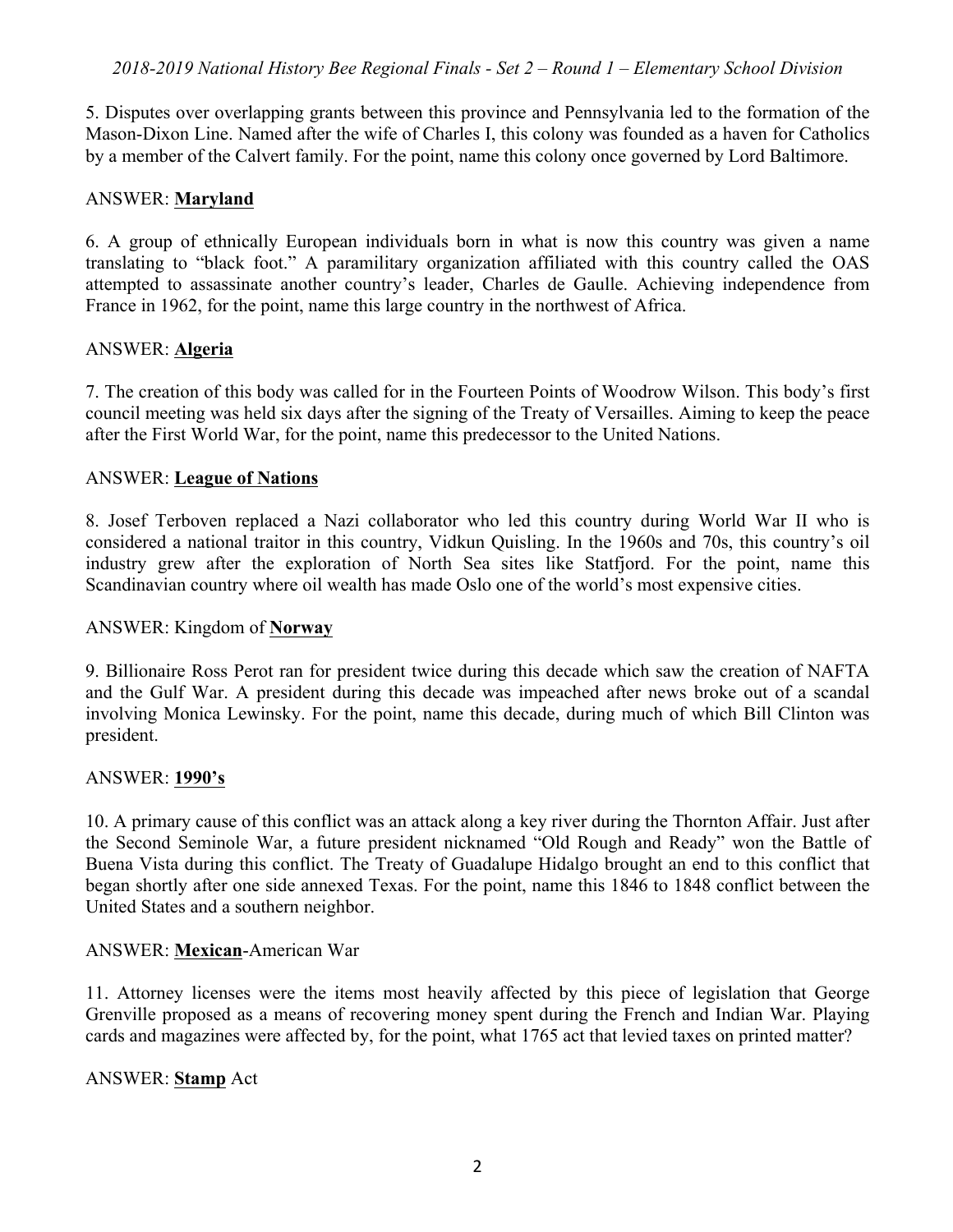12. Archibald Campbell introduced the cultivation of a variety of this good in a namesake town of West Bengal. In India, this good's namesake board has historically aimed to prevent the false labelling of its rare Darieeling variety. Ayurvedic traditions helped bring about the tradition of drinking herbal varieties of, for the point, what beverage that comes in green and Earl Grey varieties?

## ANSWER: **Tea**

13. The 20<sup>th</sup> Maine Volunteers under Joshua Chamberlain conducted a bayonet attack at this battle, which saw fighting at Little Round Top. George Meade commanded Union forces at this battle that culminated in a failed Confederate charge led by George Pickett. For the point, name this decisive 1863 Civil War battle that took place in Pennsylvania.

#### ANSWER: Battle of **Gettysburg**

14. This man succeeded his father Sin-Muballit as a leader of the Amorite Dynasty. The principle of *lex talionis*, or "an eye for an eye," is found in the most famous document credited to this man who ruled in the 1700s BC. That document contains similarities to the Laws of Moses. For the point, name this Mesopotamian ruler closely associated with a namesake law code.

#### ANSWER: **Hammurabi**

15. At the Hartford Convention, members of this party discussed its opposition to the War of 1812. John Jay was among the three authors of a set of documents that shares its name with this party. John Adams was a founding member of, for the point, what early American party that favored a strong central government?

#### ANSWER: **Federalist** Party

16. Papa Doc and Baby Doc were members of the Duvalier family that governed this country where a namesake Creole became an official language in the late 1900s. 100,000 people are thought to have died in a 2010 earthquake that hit this Caribbean country. For the point, name this country where massive deforestation has occurred on the western side of the island of Hispaniola.

#### ANSWER: **Haiti**

17. A history of this man's most famous business venture was written by the muckraker Ida Tarbell. This native of Cleveland, Ohio used horizontal and vertical integration to dominate his main industry and was the target of trust-busting efforts that led to the creation of companies like ExxonMobil. Standard Oil was founded by, for the point, what man considered the wealthiest American in history?

#### ANSWER: John Davison **Rockefeller** Sr.

18. One side in this war intensified its involvement after the *USS Maddox* was attacked during the Gulf of Tonkin incident. The release of the Pentagon Papers brought to light previously unknown bombings during this war in which the My Lai Massacre occurred. Lyndon Johnson heightened US involvement in, for the point, what 1960s and 1970s war in which American troops fought in Southeast Asia?

#### ANSWER: **Vietnam** War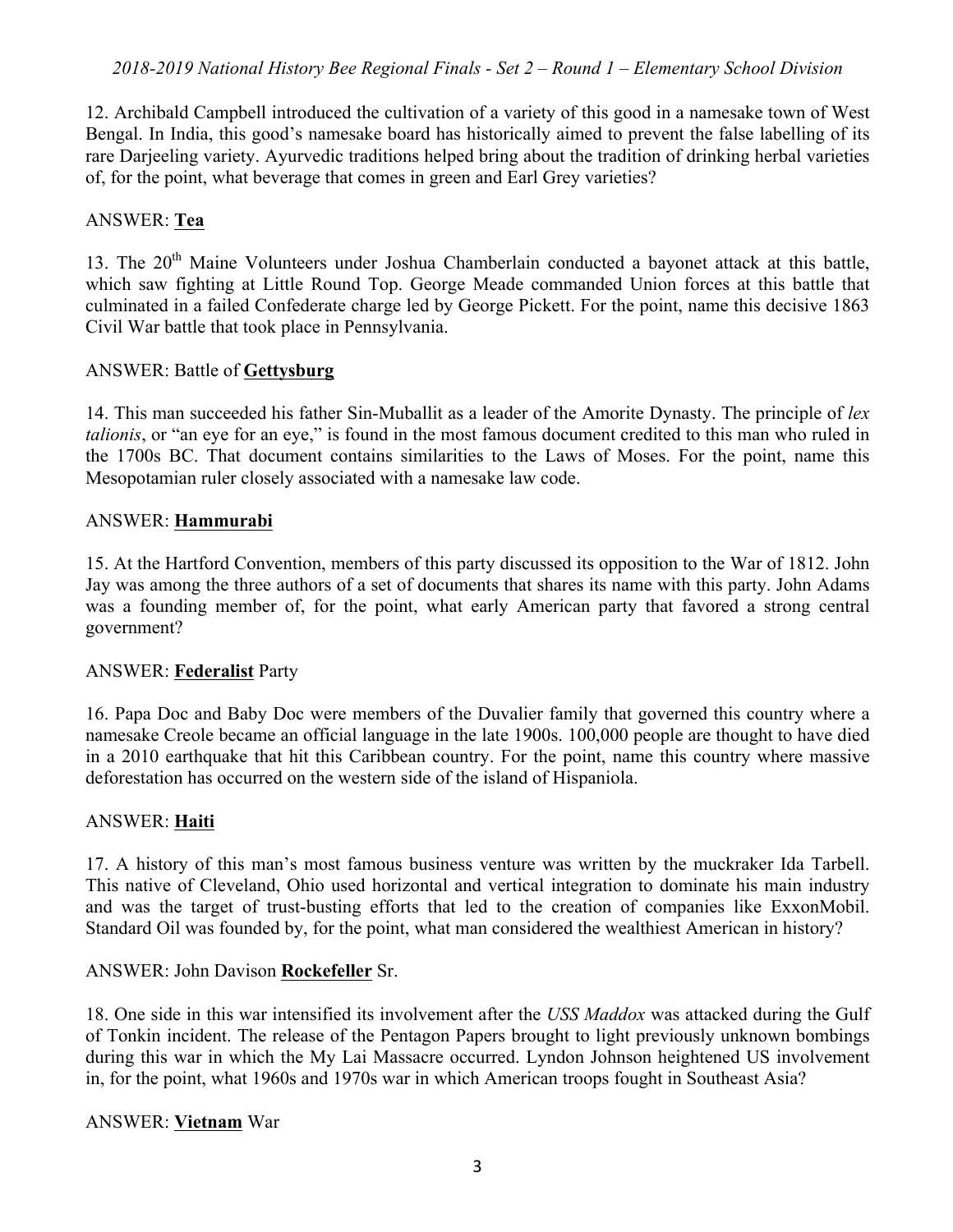19. Funds for this building's construction were obtained from the Siege of Jerusalem. Built between 70 and 80 AD by the father-son pair of Vespasian and Titus, this building was also known as the Flavian Amphitheater. For the point, name this venue in Rome where gladiator combat could be viewed.

#### ANSWER: **Colosseum** (accept **Coliseum**; accept **Flavian Amphitheatre**)

20. This empire's rise was cemented by Sosso's defeat at the Battle of Kirina. The Epic of Sundiata is a founding text of this empire whose most famous ruler brought over 12,000 slaves and nearly 100 camels on a pilgrimage that drove down gold prices worldwide. That leader was Mansa Musa, who oversaw many construction projects in its city of Timbuktu. For the point, name this empire that shares its name with a West African country.

#### ANSWER: **Mali** Empire

21. This man claimed that the "new language is the language of atomic warfare" in his "Atoms for Peace" speech. Construction of the Interstate Highway System began during the presidency of this man who twice defeated Adlai Stevenson for the post. This first Supreme Allied Commander of NATO succeeded Harry Truman after his popularity grew as a general during World War II. For the point, name this president during much of the 1950s.

#### ANSWER: Dwight David "Ike" **Eisenhower**

22. The holder of this position has historically ruled from the Chrysanthemum Throne. Holders of this position were considered to be descendants of the goddess Amaterasu. Akihito is the current holder of this position, which during World War II, was held by Hirohito. For the point, name this imperial ruler of a nation centered at Tokyo.

## ANSWER: **Emperor of Japan**

23. The first husband of this woman was a wealthy planter named Daniel Custis. John Trumbull gifted this woman a portrait of her husband that was placed in her home at Mount Vernon. This woman notably did not attend the 1789 inauguration of her husband. For the point, name this wife of the first president of the United States.

## ANSWER: **M**artha **Washington** (prompt on "Washington alone"; accept Martha **Dandridge;** accept Martha **Custis**)

24. One of this leader's campaigns called for the creation of backyard furnaces as a means of speeding his country's transformation from an agrarian economy to an industrial one as part of the Great Leap Forward. This man's forces fled from the Kuomintang armies of Chiang Kai-shek during the Long March. For the point, name this chairman of the Chinese Communist Party.

#### ANSWER: **Mao** Zedong